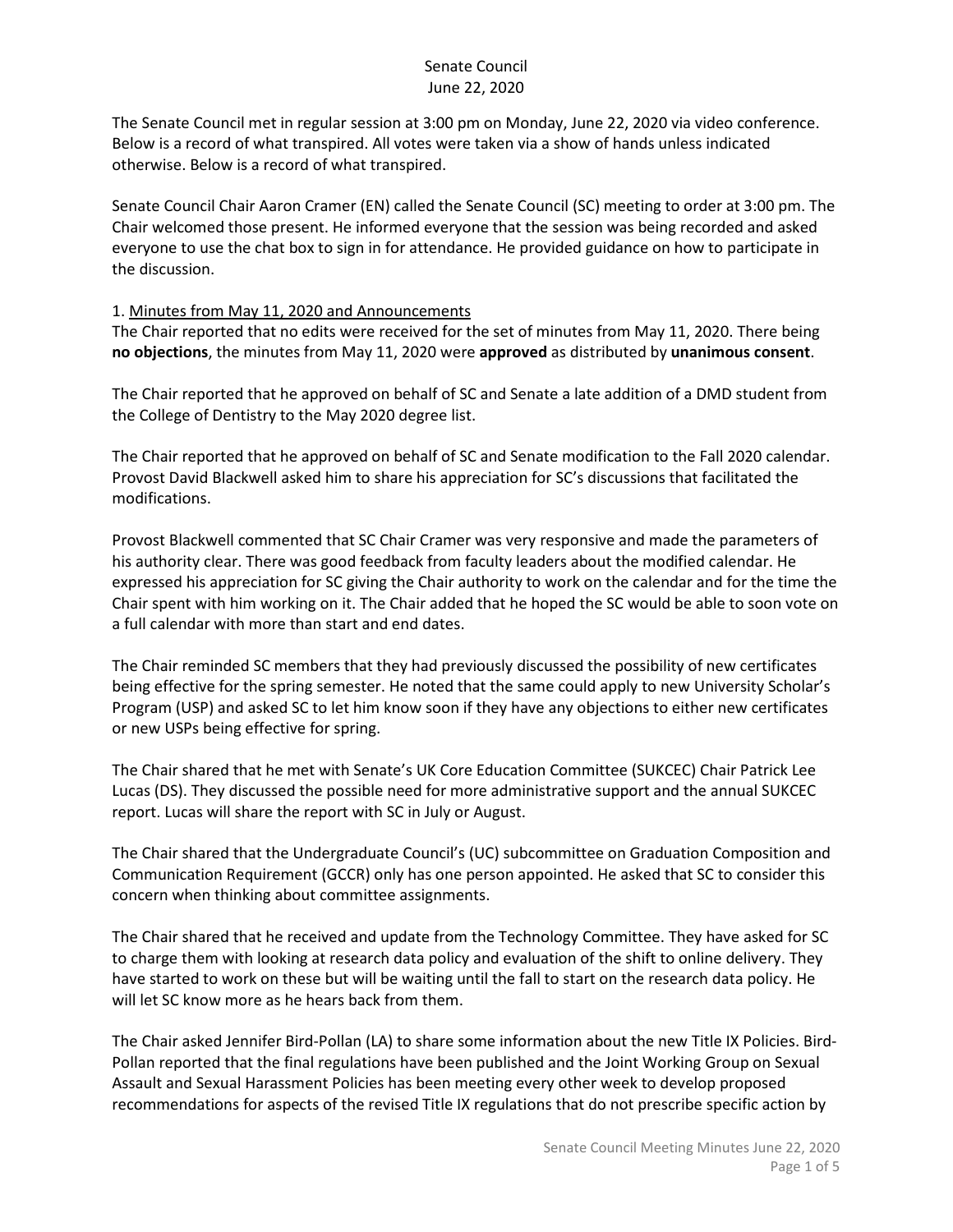UK. The recommendations will be brought to SC, President Capilouto, and the campus for feedback. Required regulations will be implemented by August  $14<sup>th</sup>$ , but there will be more time to review the proposed recommendations. An interim *Administrative Regulation (AR)* will be developed and then campus conversations can happen before the permanent *AR*.

The Chair shared that the Clinical Title Series (CTS) report was received from the Office for Faculty Advancement. He explained that the report is used to monitor that the colleges have appropriate CTS ratios.

The Chair shared that he followed up with Associate Provost for Academic Affairs Kirsten Turner with SC's concerns about dual reporting for advisors. Turner explained the scheduled move to dual reporting is behind and that she can discuss SC's concerns before implementation at one of the upcoming SC meetings.

The Chair explained that SC needs to send another nominee for the University Joint Committee on Honorary Degrees (UJCHD). SC previously discussed another possible nominee for the UJCHD and if there are no objections, he will send that name forward. There were no objections.

The Chair asked to add a new agenda item ("Approval of Alternate Delivery Modes for Fall 2020 Courses") as a new 5a, shift subsequent agenda items, and change the order of two other agenda items. There were no objections.

## 2. Committee-Related Items

## a. Identifying Chairs for Senate Committees

The Chair reminded SC members that they had previously discussed the matter. He said allowing him to identify committee chairs would technically be a waiver of *SR 1.4.1*, which would delegate SC's authority to appoint committee chairs to him. Charnigo (PbH) **moved** to waive *SR 1.4.1*. Andrade (ME) **seconded**. The Chair asked if there was any debate and there was none. A **vote** was taken and the motion **passed** with none opposed.

#### b. Discussion on Proposed Changes to SAASC Charge Item postponed until later in the agenda.

## c. Nominee for Senate Academic Advising Committee

The Chair reminded SC of the inclusion of an additional member to be nominated by the Provost's Committee on Academic Advising to the Senate Academic Advising Committee (SAAC) and shared the name of the nominee. Grossman **moved** to approve the nominee for the Senate Academic Advising Committee from the Provost's Committee on Academic Advising. Andrade (ME) **seconded**. The Chair asked if there was any debate and there was none. A **vote** was taken and the motion **passed** with none opposed.

## 3. Readmission-Related Waiver for *Senate Rules 4.1* ("Application for Admission and Readmission") – Associate Provost for Enrollment Management Christine Harper

Dean of Undergraduate Admissions Scott McDonald explained the request to waive *SR 4.1*. Due to COVID-19, they anticipate that there will be students who sit out for one or more semesters. The waiver would allow these students to fill out an abbreviated form to reapply when returning. There was discussion about doing a permanent change versus a temporary waiver of the *SR*.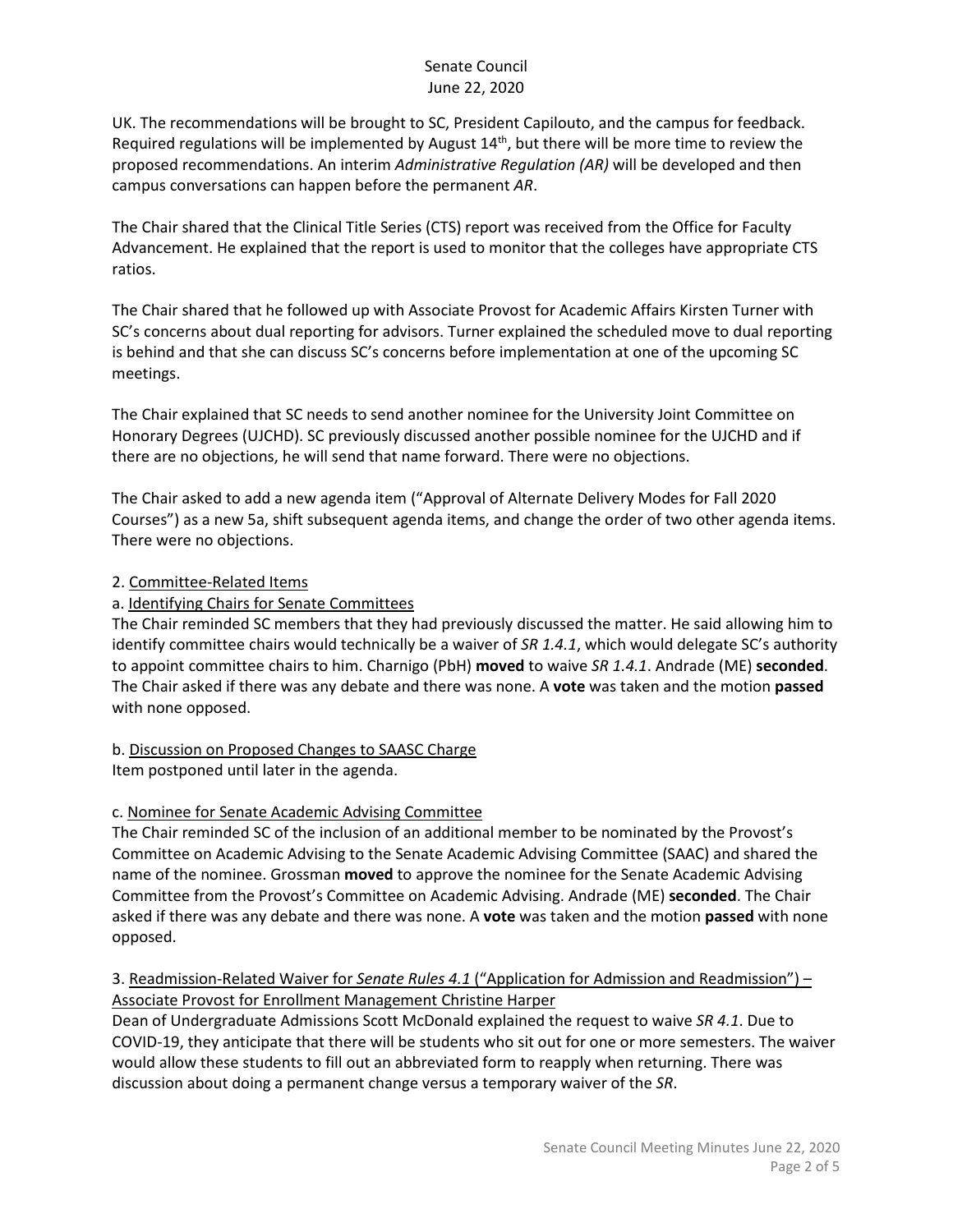Grossman (AS) **moved** that for the 2020-21 academic year, the SC temporarily waive the requirement in *SR 4.1* to submit an official application for admission if a student is reapplying after one or two semesters off, effective immediately. Brion (EN) **seconded**. The Chair asked if there was any debate and there was none. A **vote** was taken and the motion **passed** with none opposed.

# 4. Test-Optional-Related Waiver for *Senate Rules 4.2.1* ("Admission Requirements," "Undergraduate Admissions") – Associate Provost for Enrollment Management Christine Harper

The Chair explained that the item could be characterized as a request for a temporary waiver to permit broader Senate action at a later time. Dean of Undergraduate Admissions Scott McDonald explained the request to waive *SR 4.2.1* for a one-year pilot of being SAT test flexible when reviewing student admission applications. Director of Analytics Todd Brann shared data supporting the request. Associate Provost for Enrollment Management Christine Harper reiterated that, partly due to the request coming when the Senate was not in session, she preferred to first have a pilot and review the data and how it affects financial aid awards. The Chair noted that such a pilot should also involve the Senate's Admissions Advisory Committee and the Senate's Admissions and Academic Standards Committee (SAASC).

Charnigo (PH) **moved** to waive the parts of *SR 4.2.1* pertaining to expectations of standardized tests for admission for fall 2021 and Spring 2022. Brion (EN) **seconded**. The Chair asked if there was any debate and there was clarification that students will still be able to request their test scores be considered. A **vote** was taken and the motion **passed** with none opposed.

## 2. Committee-Related Items

## b. Discussion on Proposed Changes to Senate's Admissions and Academic Standards Committee (SAASC) Charge

The Chair explained that SAASC's current charge is written very broadly and over time has evolved into looking at specific program changes. SC had previously asked SAASC to draft recommended changes to its charge, but their workload has not allowed time for this. A description of the types of proposals that SAASC regularly reviews was shared and the Chair asked SC to discuss their thoughts on the role of the SAASC.

Discussion from SC included:

- Suspending admissions and closing a program takes up a lot of time so perhaps there is an alternative way of reviewing and approving these.
- Currently, changes in course credit that affect the number of credit hours for major requirements must be reviewed by SAASC. A rule could be developed to allow some of these to be processed by web transmittal instead.
- Allow consent agendas and web transmittals to handle items of lesser significance items.
- The SAASC charge should not be changed in a way that would limit them in the future.

Grossman (AS) **moved** for SC to appoint an ad-hoc committee to: review the SAASC's charge: suggest rule changes to its charge or processes for program approvals; and recommend the types of items to go on web transmittals. Bird-Pollan (LA) **seconded**. The Chair asked if there was any debate and there was discussion of when the committee should meet and who should be on it. Brion (EN) made a friendly amendment to allow the SC Chair to empanel the ad-hoc committee with input from SC. Grossman and Bird-Pollan agreed to the amendment. There being no objections, the amendment was accepted by unanimous consent. A **vote** was taken and the motion **passed** with none opposed. The Chair asked SC members to send him suggestions on who to include.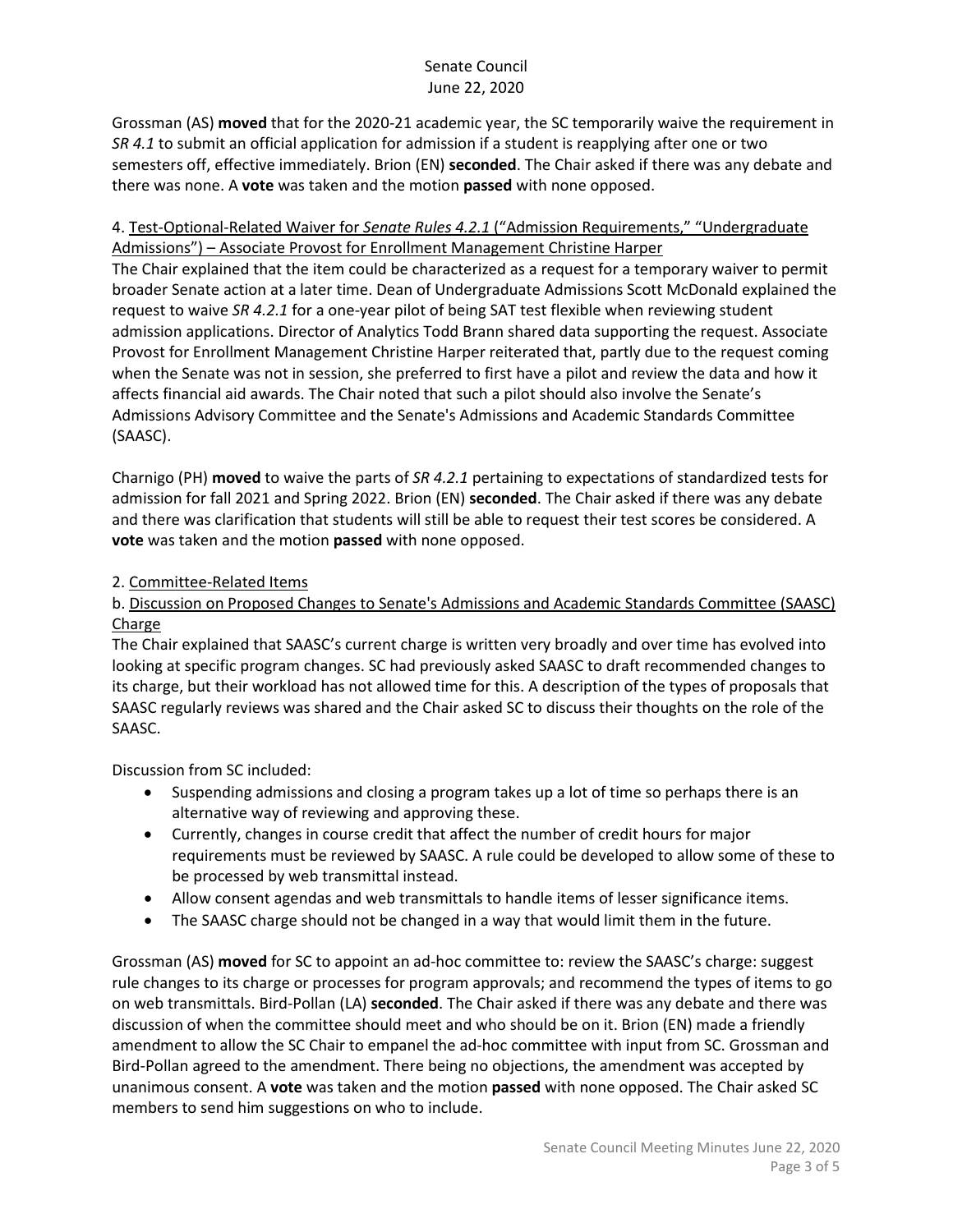#### 5. COVID-19 Ongoing Policy Discussions

#### *a. Item added during meeting, per Chair's request and with SC consent: Approval of Alternate Delivery Modes for Fall 2020 Courses*

The Chair reported that the Southern Association of Colleges and Schools Commission on Colleges (SACSCOC) has not approved flexibility beyond the end of the school year.

Charnigo (PbH) **moved** that due to the COVID-19 situation, SC act on behalf of the University Senate to approve use of alternative delivery modes for courses offered in fall 2020 and, contingent upon SACSCOC approval, through spring 2021. Grossman (AS) **seconded**. The Chair asked if there was any debate. Soult (AS) made a friendly amendment to include the statement, "as needed to protect health of students staff and faculty." Charnigo and Grossman agreed to the amendment. There being no objections, the amendment was accepted by unanimous consent. The Chair asked for guidance regarding who he should communicate with about this. There was support for communicating the information broadly and quickly, perhaps in coordination with Provost Blackwell. There was lengthy discussion, including debate for and against including the spring semester in the motion. A **vote** was taken and the motion **passed** with none opposed.

#### b. Proposed Tentative Fall 2020 Academic Calendar

The Chair shared the proposed fall 2020 calendar and asked SC how they would like him to handle changes that may come up between SC meetings. There was discussion about why dead week was four days instead of five on the proposed calendar and it was explained that the new reading day was being included as a part of dead week. University Registrar Kim Taylor also commented that the calendar has not been reviewed by the usual constituents yet. She added that the last day for a dissertation to be accepted should be November  $20<sup>th</sup>$  not December  $11<sup>th</sup>$ .

Grossman (AS) **moved** to change the the proposed fall 2020 calendar dates for dead week to Thursday, November 19th through Wednesday, November 25th. Blonder (ME) **seconded**. The Chair asked if there was any debate and there was discussion about making sure faculty and students understand what the new reading days are. A **vote** was taken and the motion **passed** with none opposed.

Grossman (AS) **moved** to accept the edit to the proposed fall 2020 calendar that changes the last day for a dissertation to be accepted to November 20, 2020. Brion (EN) **seconded**. The Chair asked if there was any debate and there was none. A **vote** was taken and the motion **passed** with none opposed.

There was discussion about the shorter time frame for grades to be turned in on the proposed calendar. Charnigo (PH) **moved** that SC request that the final day for submission of grades for the fall 2020 semester be changed to Tuesday, December 8, 2020 at 5 pm, rather than Monday, December 7, 2020 at 5 pm for fall 2020 only. Brion **seconded**. The Chair asked if there was any debate and there was none. A **vote** was taken and the motion **passed** with none opposed.

Grossman (AS) **moved** to approve the proposed fall 2020 calendar as amended. Brion (EN) **seconded**. The Chair asked if there was any debate and there was discussion about what kinds of calendar changes SC is comfortable with the SC Chair approving on behalf of SC and what SC would like to be consulted about. A **vote** was taken and the motion **passed** with none opposed.

#### c. University Senate Meetings in Fall 2020